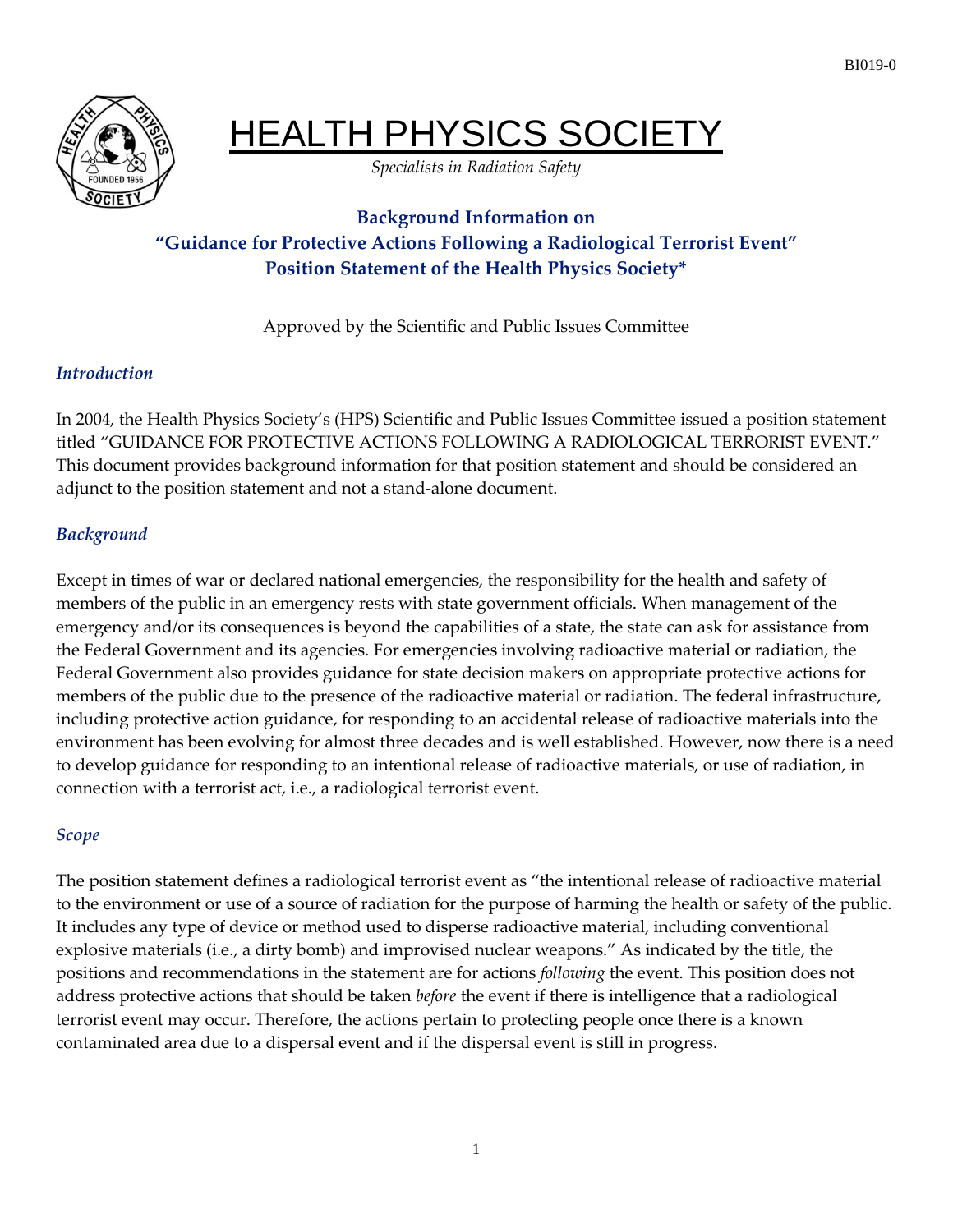#### *Nature of a Radiological Terrorist Event*

The variety of postulated methods to disperse radioactive material into the environment is limited only by the bounds of the human imagination. The National Council on Radiation Protection and Measurements (NCRP) broadly classifies terrorist incidents that could have radiological consequences into two categories. The first is the use of conventional explosives or other mechanisms to disperse radioactive materials (radiological dispersal device or RDD) and the other is the use of a nuclear weapon or improvised nuclear device (IND) (NCRP 2001).

A likely dispersal device would involve use of conventional explosive material to disperse a source of radioactive material. An explosion includes a large amount of dust and debris and a relatively small amount of very fine particles. Only the fine particles will be found much beyond the blast zone (Alvarez 2003).

Regarding dispersal devices, the NCRP concludes the exposure to individuals would be expected to be low. Thus, the harm is primarily psychosocial, and whatever low dose is received should produce no immediate adverse health effects and only a small probability of long-term health effects (NCRP 2001).

**Therefore, the HPS takes the position that it is extremely unlikely that a radiological terrorist dispersal event can disperse sufficient radioactive material for the resulting air and ground contamination to pose an immediate personal health hazard to people in the area or to first responders.** 

**Further, the HPS position statement makes the recommendation that lifesaving and actions taken to secure the area from further terrorist activities should always take precedence over radiological considerations following a radiological terrorist event, with the possible exception of the area near ground zero soon after a nuclear explosion.**

#### *Existing Federal Agency Responsibilities for Response to a Nuclear Incident*

The federal infrastructure for responding to an accidental release of radioactive materials into the environment has been evolving for several decades. Changes in the past three decades have been primarily related to emergency preparedness for an accident in a nuclear power plant. In 1975 the US Environmental Protection Agency (EPA) issued the first Protective Action Manual for a nuclear reactor accident (US EPA 1975).

In 1978, a joint task force of the EPA and US Nuclear Regulatory Commission (NRC) developed the planning basis for off-site emergency preparedness efforts considered "necessary and prudent" for power reactor facilities (NRC/EPA 1978). During the development of the planning basis, the task force received substantial input from other federal agencies and the Interorganizational Advisory Committee on Radiological Emergency Response Planning and Preparedness of the Conference of State Radiation Control Program Directors, which also included representatives of the National Association of State Directors for Disaster Preparedness and the US Civil Defense Council.

Subsequently, the planning basis has been adopted by the Federal Emergency Management Agency (FEMA), which assumed the federal lead role in off-site radiological emergency planning and preparedness responsibilities under order from President Jimmy Carter in 1979 and continues in that capacity in the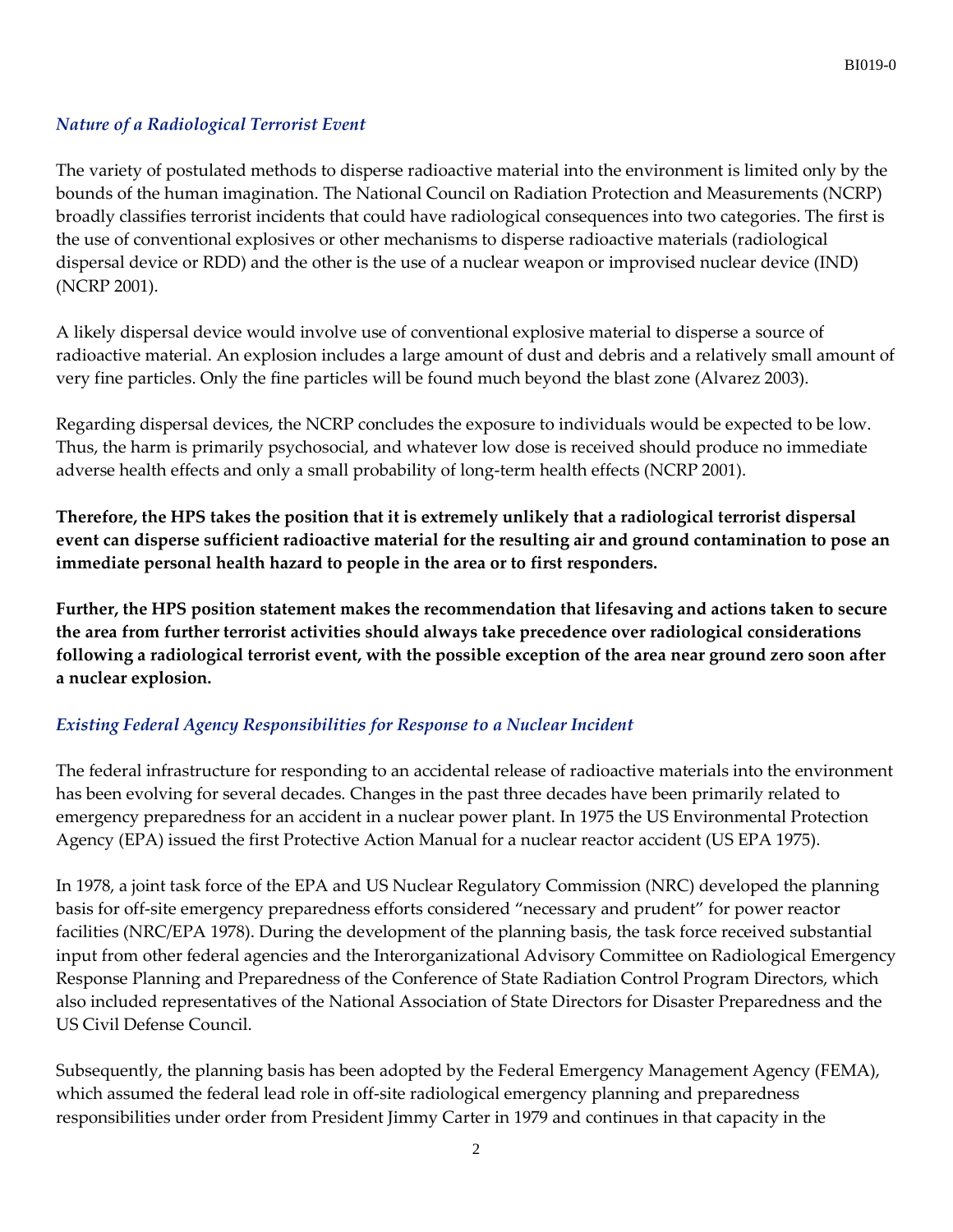Department of Homeland Security. Under regulations issued by FEMA (FEMA 1982), the EPA was given responsibilities for, among others, (1) establishing Protective Action Guides (PAGs) and (2) preparing guidance on implementing PAGs, including recommendations on protective actions, to protect members of the public in the event of a nuclear incident (a nuclear incident is defined in the discussion below). The latest document intended to respond to these two responsibilities is the "Manual of Protective Action Guides and Protective Actions for Nuclear Incidents," commonly referred to as the PAG Manual (EPA 1992).

The PAG Manual incorporated US Food and Drug Administration (FDA) recommendations, which were published in 1982, for taking protective actions in the event that an incident causes the contamination of human food or animal feeds (FDA 1982). The FDA updated these recommendations with new recommendations in 1998 (FDA 1998).

The PAG Manual also adopted FDA (FDA 1978) guidance and FEMA (FEMA 1985) policy for the use and distribution of potassium iodide (KI) in the event of a radiation emergency involving the release of radioactive iodine. FDA has also recently updated this guidance (FDA 2001) and policy (FDA 2002).

Because the events of September 11, 2001, and subsequent terrorist activities introduced the public to a threat that had not previously been thought likely, there has been a significant effort to create new Federal Government infrastructure to be responsible for the prevention of and response to these threats, such as the creation of the Department of Homeland Security. Regarding terrorist events involving radioactive materials, the prevention and crisis-management aspects of any malicious dispersal of radioactive materials or clandestine placement of a radiation source may require some new processes and infrastructure (e.g., different source security requirements and increased distribution of detection equipment), but the responsibilities for establishing recommendations to the responding state and federal agencies is well established and appropriate for responding to an RDD.

## **Therefore, the HPS takes the position that protective actions and protective action guides following a radiological terrorist event should be consistent with the existing federal guidance for nuclear incidents.**

## *Appropriateness of Existing PAGS and Protective Actions*

The stated purpose of the EPA PAG Manual is to "assist [public] officials in establishing emergency response plans and in making decisions during a nuclear incident. It provides radiological guidance that may be used for responding to *any type* of nuclear incident or radiological emergency, except nuclear war (emphasis added)." The PAG Manual defines a nuclear incident as "an event or a series of events, either *deliberate* or accidental, leading to the release, or potential release, into the environment of radioactive materials in sufficient quantity to warrant consideration of protective actions (emphasis added)."

A terrorist event involving radioactive material, which will simply be called a radiological terrorist event in this paper, clearly falls within the intended purpose and definition of a nuclear incident covered by the PAG Manual.

As to the applicability of the PAG Manual guidance to a terrorist event, the Manual explains, "This [guidance] has been developed primarily for incidents at nuclear power facilities. Although this implementation guidance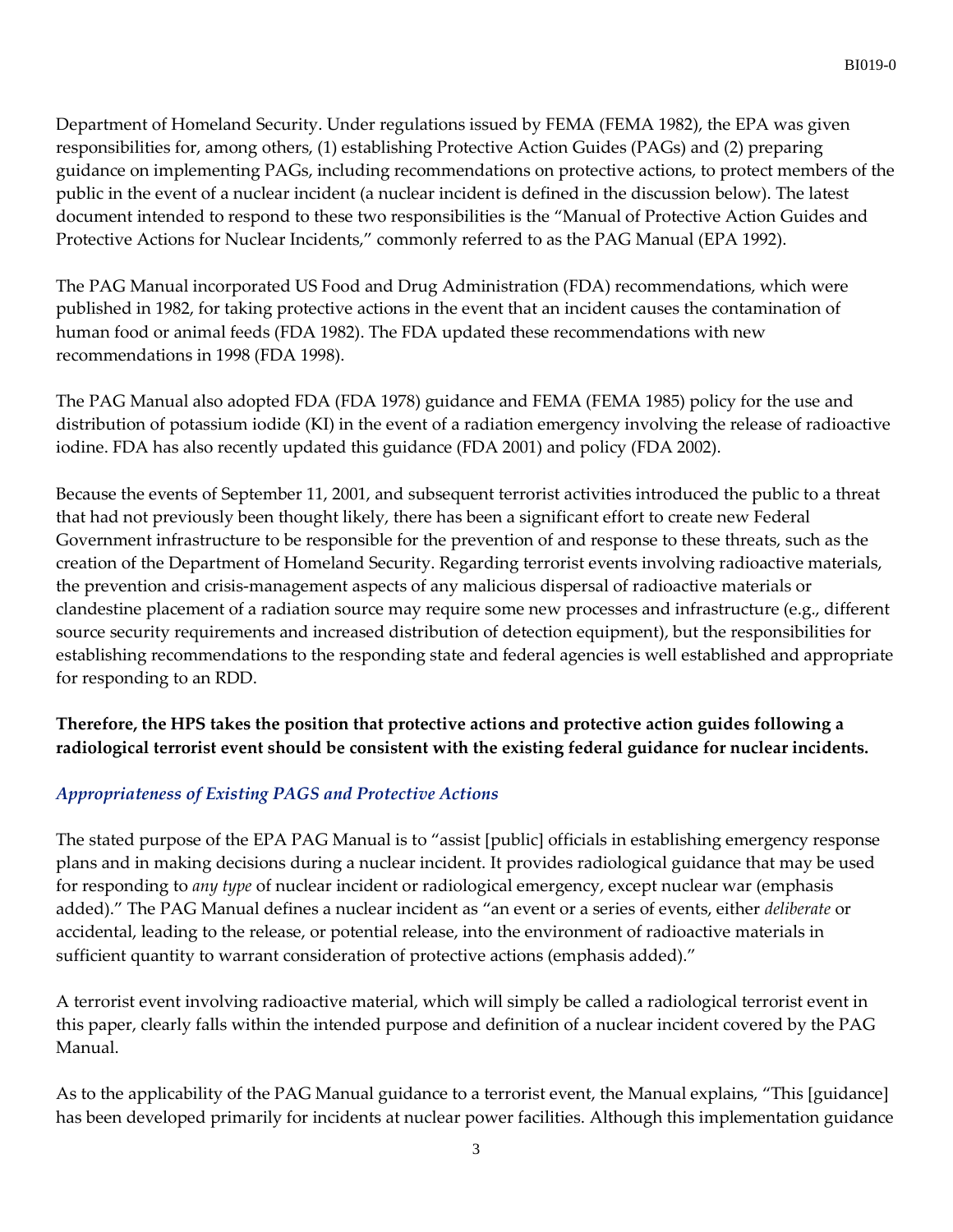is intended to be useful for application at other facilities or uses of radioactivity, emergency response plans will require the development of additional implementation procedures when physical characteristics of the radionuclides involved are different from those considered here."

#### **Therefore, the HPS position statement considers the PAG Manual guidance to be appropriate and adapts the guidance to the likely characteristics of a radiological terrorist event.**

#### *Existing Protective Action Framework*

The PAG Manual establishes protective actions based on the ability to control exposure to the radioactive material and the exposure pathways that are expected to exist as a nuclear incident progresses. This approach results in classifying the response to a nuclear incident into three phases, i.e., early, intermediate, and late (recovery) phase.

The early phase of a nuclear incident is from the beginning of the incident until the release of radioactive material is under control and is characterized by the need to make immediate decisions for protective actions. The intermediate phase is the period beginning after the release of radioactive material has been brought under control or has stopped and is characterized by the ability to obtain reliable radiological measurements as a basis for decision making. The late (recovery) phase is the period in which recovery actions are conducted to bring radiation levels to levels acceptable for the area to be returned to unrestricted use.

#### **The HPS position statement considers this framework to be generally applicable to a radiological terrorist event.**

In the case of a radiological terrorist event in which the dispersal of the radioactive material is by use of a conventional explosive device, i.e., a "dirty bomb," the early phase will be the period following the explosion until emergency responders have determined the existence and extent of the contamination and made a decision if sheltering or evacuation in the contaminated area is required for radiation exposure control. Since the most significant portion of a contaminated area from a dirty bomb will probably be localized, i.e., not much greater than the blast area of the explosive, protective actions for the early phase will be able to be taken relatively quickly and the radiological response will move into the intermediate phase, probably before all emergency response actions to the effect of the blast are completed.

#### **Therefore, the HPS position statement notes that it is unlikely that this phase will be applicable to a localized dispersal event like a "dirty bomb."**

For a localized dispersal, the intermediate phase will exist as long as there are restrictions on the use of the contaminated area, and the late phase will exist while the recovery actions are underway to clean up the area to levels that allow unrestricted use of the area.

In the case of a radiological terrorist event in which the dispersal of the radioactive material is by use of a device that releases radioactive material into the atmosphere where it can be widely spread, the phases of the emergency will be similar to that for a release from a nuclear power plant or nuclear facility, with the exception that the time from initiation of the event to release of radioactivity is considered the early phase.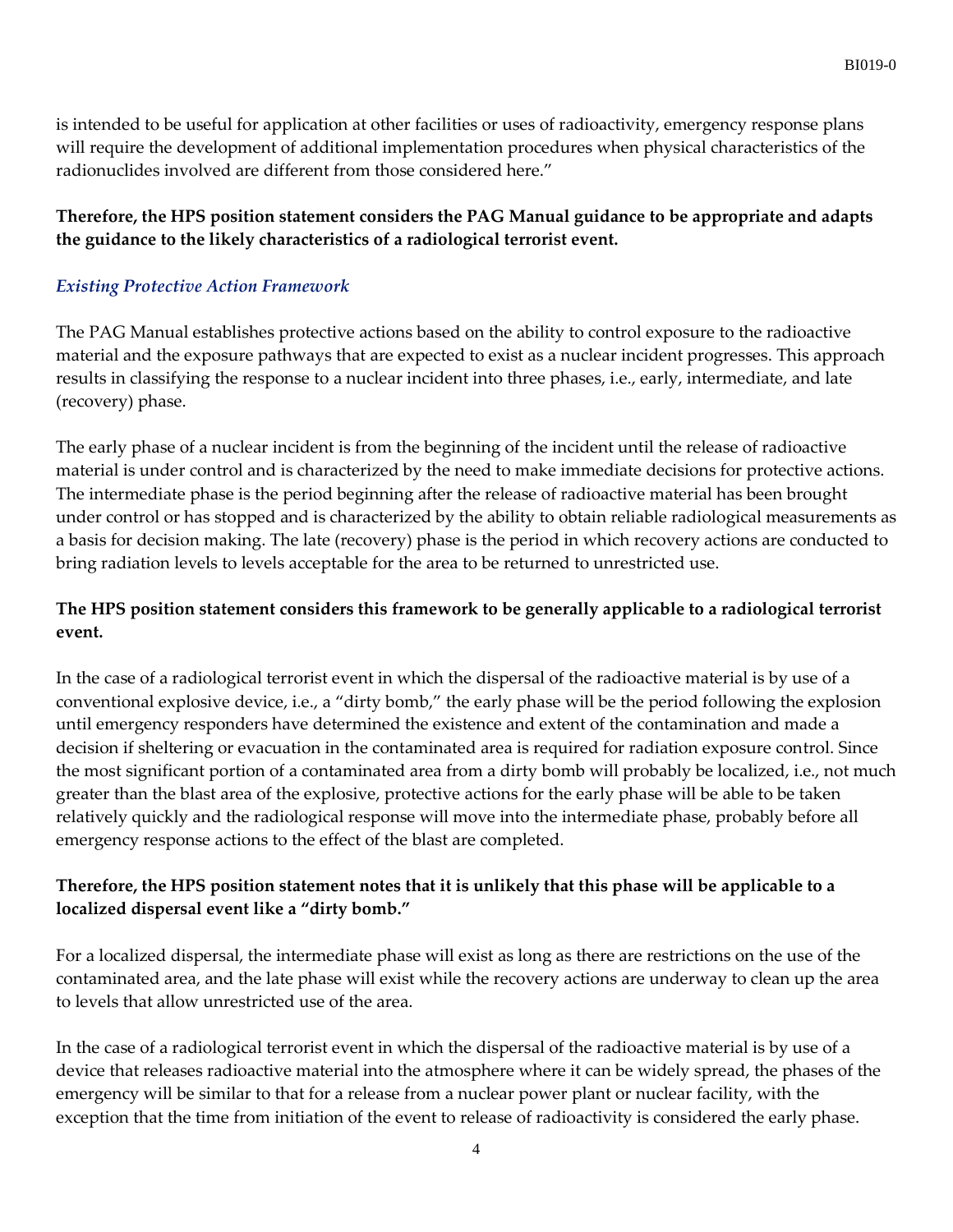This difference is discussed in greater detail in the "PAGs and Protective Actions for the Early Phase" section below.

#### *Existing PAG Framework*

In a radiological emergency, a protective action is only protective for radiation exposures that are going to occur from the start of the protective action. There is no protection for radiation exposure already received. Therefore, the quantity of interest in deciding whether or not to invoke a protective action is how much radiation dose will be *avoided* by taking the action as compared to taking no action at all. When deciding to intervene by taking a protective action, there is a level of dose below which intervention is not appropriate. Conversely, there is a level of dose above which intervention should most certainly be done. These values of dose avoided form the lower and upper bounds of the range in which intervention should be done. A PAG should fall in the range of these bounds (see the following figure).



In the PAG Manual the EPA established four criteria that the PAGs should meet in the early and intermediate phase of the emergency. The criteria are (1) deterministic (i.e., acute) health effects should be avoided, (2) the risk of delayed health effects should not exceed a level that is judged to be adequately protective of health in an emergency situation, (3) any reduction of risk to public health achievable at acceptable cost should be done, and (4) the risk to health from a protective action should not exceed the risk to health from the dose that is avoided.

The analysis done by the EPA had the following results. For the early phase, criteria (1), i.e., avoid acute health effects, and criteria (4), i.e., the protective action should do more good than harm, serve as upper and lower bounds of the PAG region, respectively. Criterion (1) results in an upper bound of the PAG range of 0.1 Sv (10 rem) based on the assumed threshold for acute health effects in the fetus. Criteria (4) results in a lower bound of the PAG range of 0.03 mSv (3 mrem) based on the risk of the dose avoided compared to the risk of evacuation (traffic accident). The PAGs are set between these bounds based on criteria (2), i.e., they limit the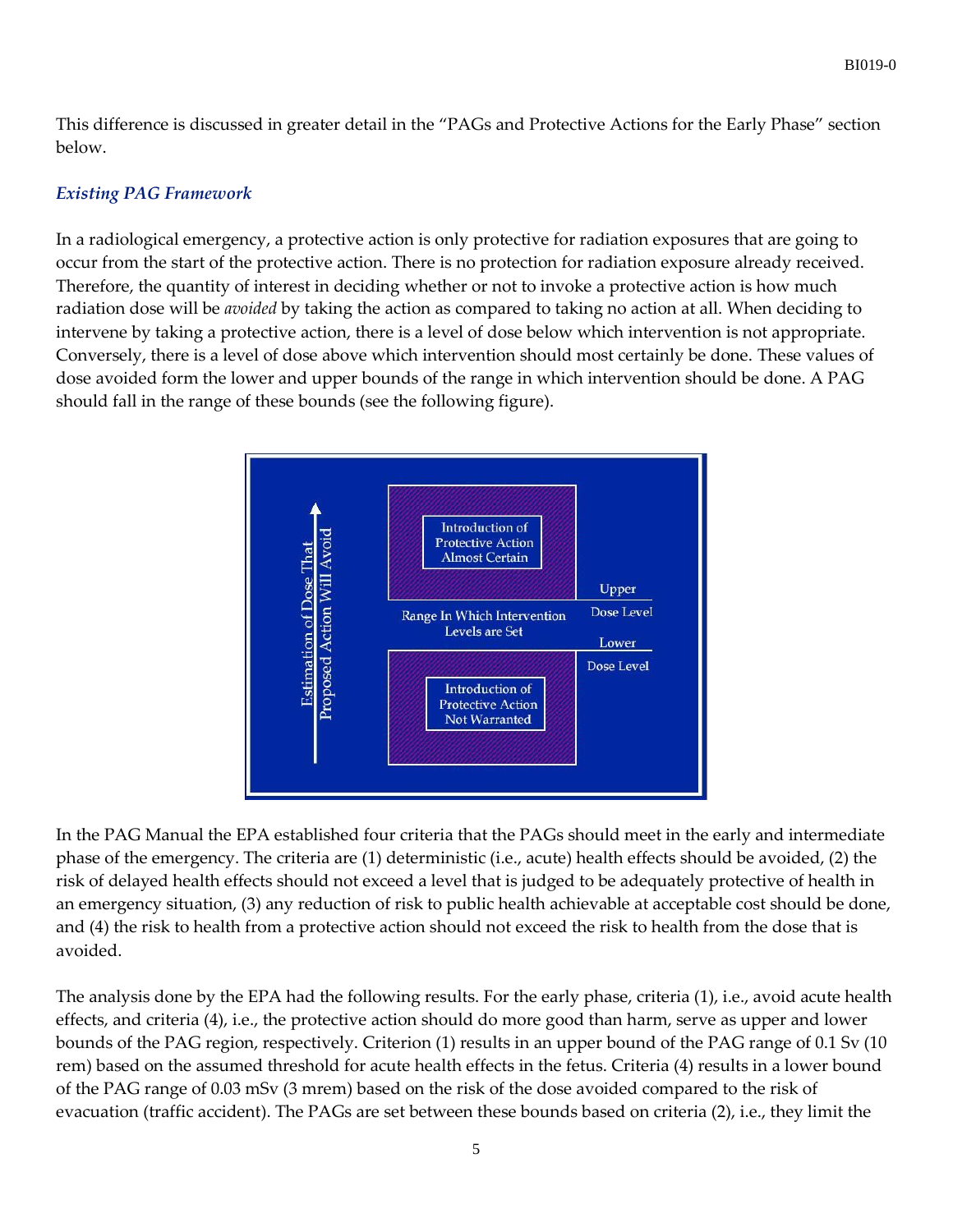risk of delayed effects on health to levels adequately protective of public health under emergency conditions. Specifically, the PAG is based on an avoided dose of 5 mSv (500 mrem), which is the acceptable annual dose to the general population from all sources from nonrecurring exposure and is also the maximum total dose to the fetus from occupational exposure of the mother.

#### **The HPS considers that these criteria and ranges are applicable to PAGs in the early phase following a radiological terrorist event and have recommended PAGs for the early phase consistent with this approach.**

For the *intermediate* phase, criteria (1) and criteria (4) serve as upper and lower bounds just as in the case of the *early* phase. Also, criteria (2) serves as the PAG basis for the PAG. Specifically, the PAG is based on an *avoided* dose of 50 mSv (5 rem) for a lifetime, i.e., 50 years, which results in an average annual dose of 1 mSv (100 mrem) over a lifetime. This is taken as an acceptable dose to the general population from all sources from routine (chronic), nonaccidental exposure.

## **The HPS considers that these criteria and ranges are applicable to PAGs in the intermediate phase following a radiological terrorist event and have recommended PAGs for the intermediate phase consistent with this approach.**

The EPA has not established PAG criteria or specific PAGs for the *late* (*recovery*) phase. The basis for the HPS recommended PAGs is discussed in the "PAGs and Protective Actions for the Late (Recovery) Phase" section below.

## *PAGS and Protective Actions for the Early Phase*

The early phase of the emergency is characterized by a plume of radioactive material dispersing in the atmosphere and depositing on the ground and structures, resulting in a contaminated area. The primary exposure pathways from this plume and contaminated area are by inhalation of radioactive materials, external exposure from the radioactive material for someone immersed in the plume, and external exposure from the contamination deposited on the ground and structures for someone standing in the contaminated area. These pathways are referred to as the inhalation, submersion, and deposition doses respectively. There are other minor exposure pathways, such as exposure from contamination on an individual's skin or clothes, but they are not significant when compared to the inhalation, submersion, and deposition pathways.

The protective actions to reduce exposure via these three pathways are actions that either move people out of the plume and contaminated area (i.e., evacuation) or simply out of the cloud (i.e., sheltering). The PAG Manual guidance was developed primarily for incidents at nuclear power facilities. A characteristic of an incident at a nuclear power facility is that the most likely postulated scenarios take hours to develop from the first indication of plant failure to the start of a release into the environment. The EPA analysis of likely exposures from a passing plume, which is the exposure condition characterizing the *early* phase, concludes that approximately one-half the dose will be avoided by evacuating, compared to the alternative action of sheltering, assuming the evacuation is performed before the plume reaches the population. Therefore, the PAG Manual recommends evacuation as the primary protective action with sheltering as the secondary protective action.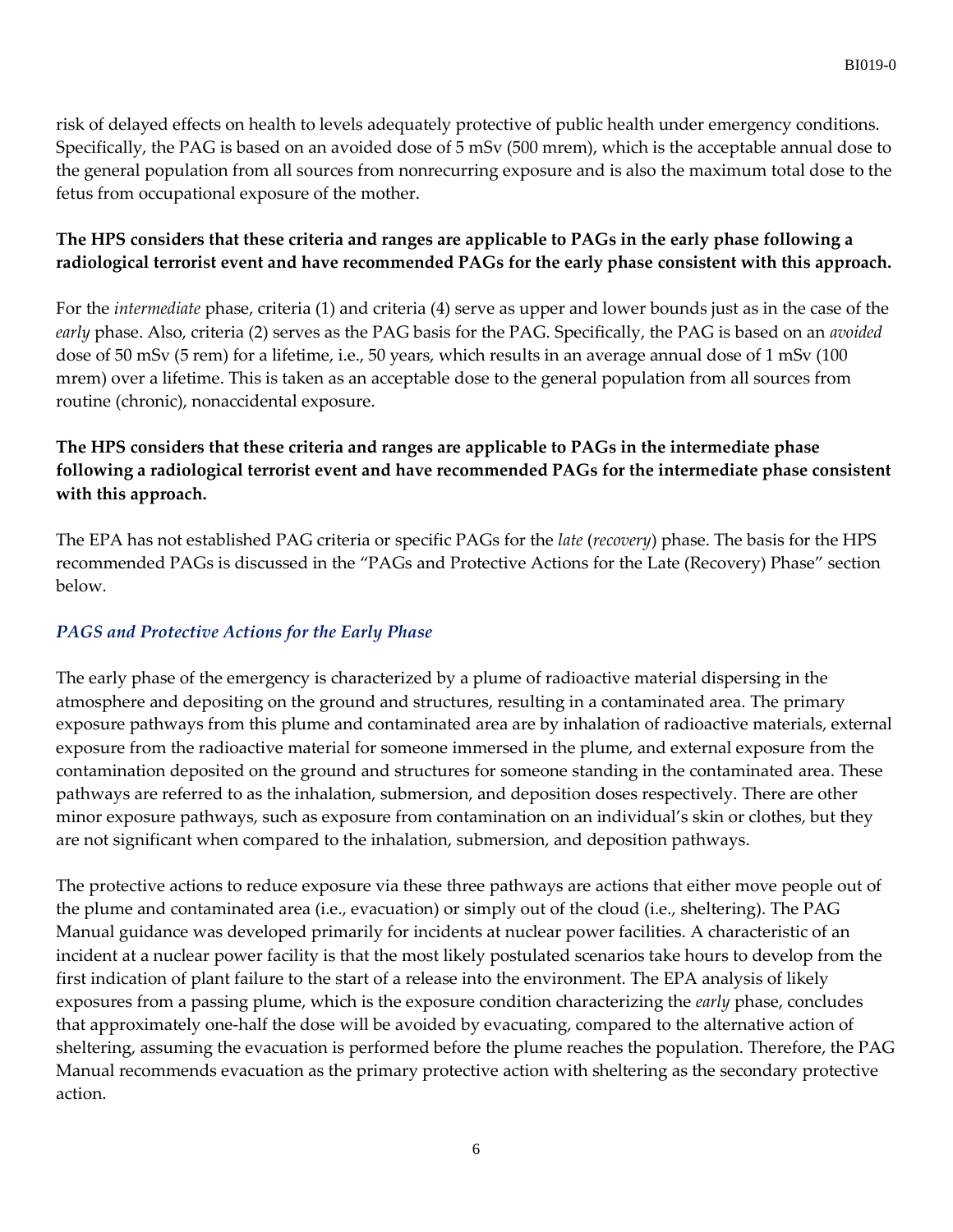As discussed in the "Existing PAG Framework" section above, PAGs in the *early* phase are based on a *dose* to be *avoided* of 5 mSv (500 mrem) or greater. Therefore, the existing PAG Manual PAG for the *early* phase is to evacuate if the projected dose is 10 mSv (1 rem), representing an <u>avoided</u> dose of 5 mSv (500 mrem), with provisions to extend the evacuation action up to a projected dose of 50 mSv (5 rem) if conditions adverse to evacuation exist and up to 100 mSv (10 rem) for special groups for which evacuation puts them or the public at risk. Examples of special groups are people on medical life-support systems or institutionalized criminals. However, the PAG Manual directs that sheltering should be performed whenever it is more protective than evacuation.

In the case of a radiological terrorist event with wide dispersal of the radioactive material, the time from initiation of the event to release of radioactive material to the environment will not be a matter of hours, but will likely be minutes. Therefore, the protective action of evacuation cannot be completed before the plume reaches the population, except perhaps for distant populations if it is a very large dispersal area. An evacuation during the *early* phase of a radiological terrorist event will very probably expose people to a greater dose while trying to evacuate in a passing plume than sheltering out of the plume.

## **Sheltering is likely to be more protective than evacuation in responding to a radiological terrorist event. Therefore, the HPS recommends that sheltering be the preferred protective action. The PAG for sheltering is the same as the existing evacuation PAG, i.e., 10 mSv (1 rem), with the minimum level for initiation being the same as the existing PAG, i.e., 1 mSv (100 mrem).**

The existing PAG Manual establishes levels for evacuation during hazardous conditions, which are higher than those for normal conditions. The HPS believes that the existence of a terrorist event constitutes a potential hazardous condition for evacuation considering the possibility that further terrorist activity may accompany the radiological event.

## **Therefore, the HPS recommends the minimum level for initiation of evacuation be the same as the existing levels for evacuation under hazardous conditions, i.e., 50 mSv (5 rem) for the normal population and 100 mSv (10 rem) for special groups for which evacuation puts them or the public at greater risk.**

As stated in the "Existing Federal Agency Responsibilities for Response to a Nuclear Incident" section above, the PAG Manual includes a PAG in the *early* phase for consideration of administration of potassium iodide (KI) for protection of the thyroid if the release involves radioactive iodine. The FDA has recently updated this guidance and policy (US FDA 2001, US FDA 2002). The HPS position statement does not specifically contain a PAG recommendation for administration of KI in case the release contains radioactive iodine. Radioactive iodine is unlikely to be used in a terrorist event. The varieties (i.e., isotopes) that emit radiation with sufficient energy to be detected, and therefore to incite fear, and with sufficient energy to result in an appreciable dose to a person, have relatively short half-lives, making it difficult to disperse significant quantities into the environment before it decays away. However, the HPS considers Position 2 of the position statement, which endorses the consistency with existing protective actions and protective action guides, endorses the PAGs that are contained in that guidance if the event involves radioiodine.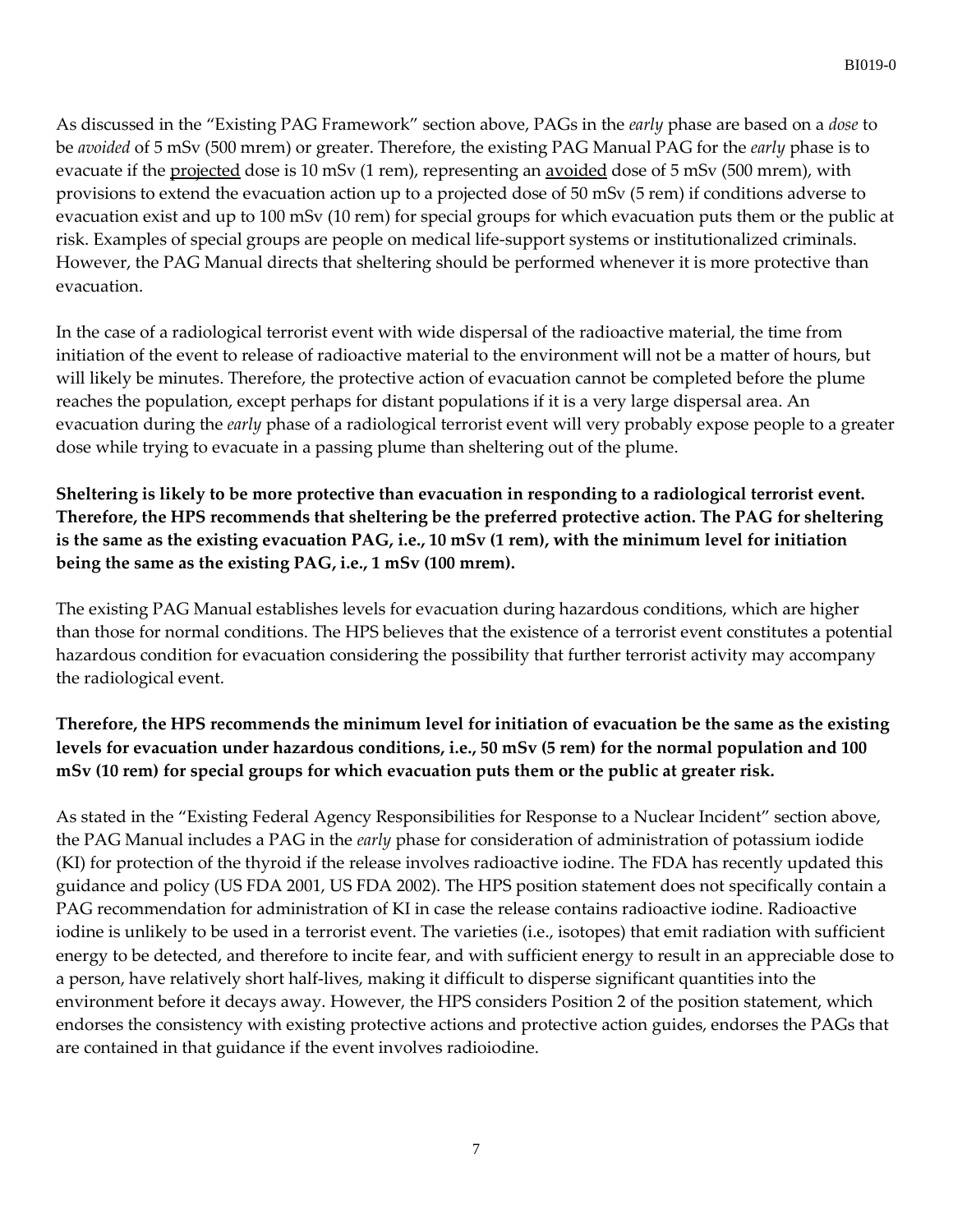#### *PAGs and Protective Actions for the Intermediate Phase*

A contaminated area, in which people are, or were, living and working, exists during the intermediate phase, which follows the dissipation of the plume from the dispersal event.

The primary exposure pathway is from external exposure due to the contamination deposited on the ground (i.e., deposition dose). Another pathway that may exist is inhalation of radioactive material resuspended into the air from the contaminated ground (i.e., inhalation dose). Although the inhalation pathway could be significant, it should be evaluated on a case-by-case basis and is not included in the basis for the PAG. The skin and clothing contamination pathways are minor compared to the other pathways and are not included in the basis for the PAG.

The primary protective action for the intermediate phase is relocation from the contaminated area. Relocation is different from evacuation in that it is done in an orderly and planned manner such that it does not incur any significant risk in performing the protective action.

The deposition dose PAG for the intermediate phase is based on the projected dose at which it is appropriate to have people relocate from their residences for an extended period. The primary PAG of 20 mSv (2 rem) for the dose received during the first year is based on meeting two long-term "objectives," which are not receiving greater than 5 mSv (500 mrem) in any year after the first year of the incident and not receiving greater than 50 mSv (5 rem) over the 50 years following the incident. The primary PAG for the first year is based on a projected mix of radioactive nuclides released in a serious accident in a nuclear power plant. The application of these intermediate phase PAGs is an example of a situation in which the EPA cautions "emergency response plans will require the development of additional implementation procedures when physical characteristics of the radionuclides involved are different from those considered here."

For radiological terrorist events it is likely the radionuclide(s) will have a half-life longer than the "effective" half-life of the radionuclide mix, which is approximately 0.5 year for the first year, assumed for establishing the intermediate phase PAG. (After the short-lived radionuclides in the mix decay, the "effective" half-life of the remaining radionuclides is longer.) Two likely radionuclides for use in a radiological terrorist event are cobalt-60 and cesium-137, with half-lives of approximately 5.3 and 30 years, respectively. Also, in the case of a radiological terrorist event, the affected area is likely to be in a highly populated area and not a residential area. Therefore, the projection is likely to be for operation of businesses and not relocation of residents, which is the basis for the PAG Manual PAGs.

Even considering the characteristics of a radiological terrorist event that differ from a nuclear power plant accidental release, **the HPS position statement recommends the projected dose of 20 mSv (2 rem) also be applied to the projected first-year dose from a radiological terrorist event**. Although the radionuclide in a radiological terrorist event may have a half-life longer than that upon which the PAG in the PAG Manual is based, it is likely that cleanup actions will begin fairly soon after the event because the contaminated area is likely to be in a high-use/highvalued area, and because of the attention and response actions that are likely to follow a terrorist event. Therefore, reduction of contamination by cleanup methods will likely be more effective than radioactive decay and weathering effects, which are the only removal mechanisms considered by the PAG Manual. Also, in an industrial/business area, other actions such as restrictions on the hours of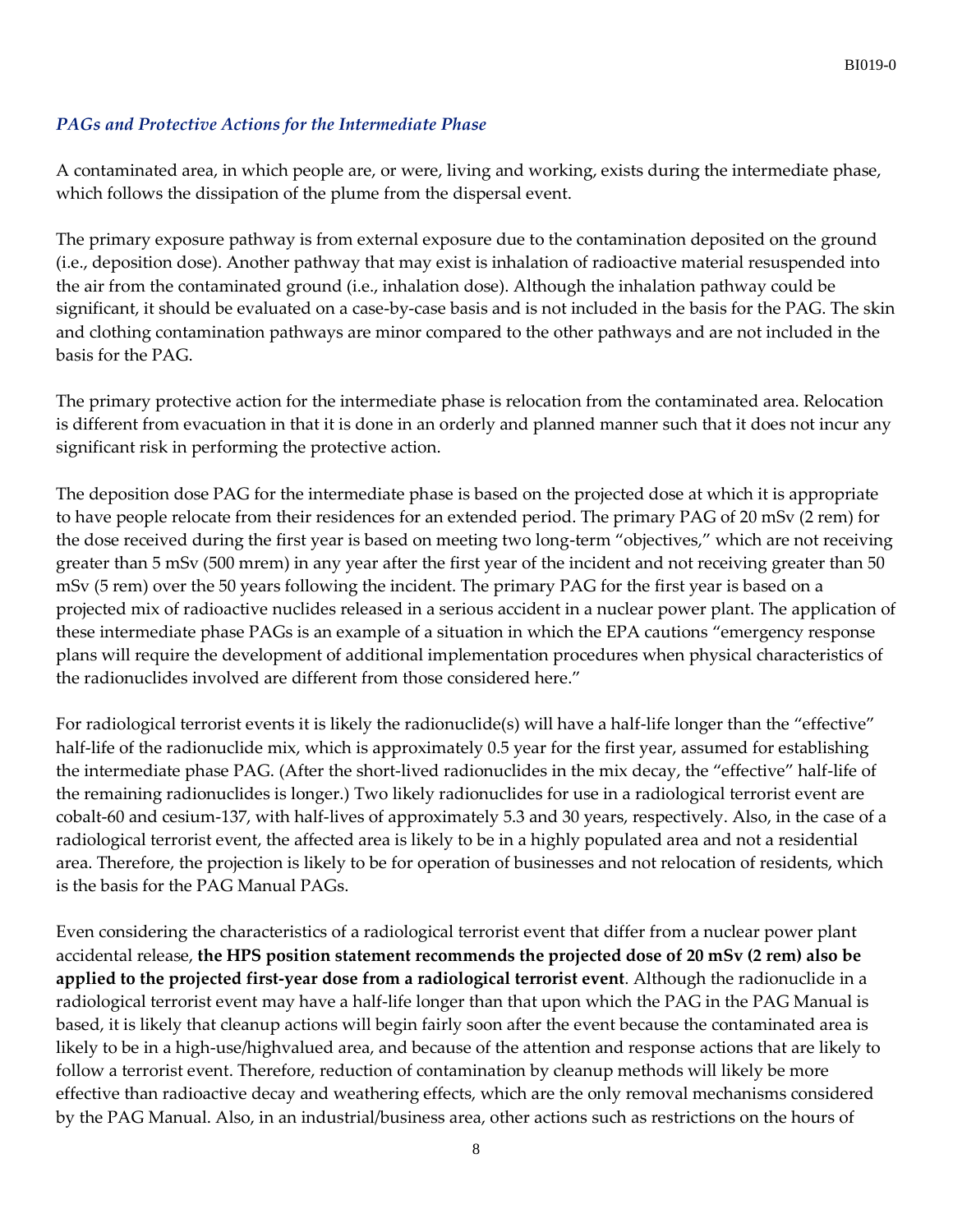operation of the businesses can help reduce the projected dose as compared to the PAG Manual assumption that no restrictions or institutional controls are used.

For the long-term objectives, **the HPS position statement adopts the objective that actions should be taken to reduce the projected dose in any year after the first year of the event to 5 mSv (500 mrem).** This is consistent with the HPS position statement (HPS 2003) in which the HPS recommends, "In special (infrequent) circumstances, an effective dose up to 5 mSv (500 mrem) in a year may be permitted."

**However, the HPS position statement does not adopt the long-term PAG objective for the intermediate phase that the projected 50-year dose is less than 50 mSv (5 rem).** A 50-year dose objective is not appropriate for an "intermediate phase" PAG, but should be considered as part of the late (recovery) phase.

The PAG Manual also contains FDA guidance for protective actions and PAGs if human food or animal feeds are contaminated in the event, which is applicable in the intermediate phase. Since a radiological terrorist event is not likely to involve contamination of large rural areas, it is not likely that significant amounts of human food or animal feeds will be contaminated.

### **However, in the event human food or animal feeds are contaminated, the HPS position statement adopts the FDA guidance for protective actions.**

## *PAGs and Protective Actions for the Late (Recovery) Phase*

The PAG Manual does not have any protective actions or PAGs for the late (recovery) phase. At the time it was issued the EPA thought that the activities that were underway to establish cleanup standards for previously contaminated sites would be able to be used for this section. However, that has not turned out to be the case.

The HPS considers that the PAG for the late (recovery) phase should be consistent with its recommendations for public exposure limits (HPS 2003) in which the HPS recommends, "Radiation exposures of the public from controllable sources should be maintained as low as reasonably achievable (ALARA), economic and social factors being taken into account" and the HPS position that "supports the establishment of an acceptable dose of radiation of 1 mSv/y (100 mrem/y) above the annual natural radiation background. At this dose, risks of radiation-induced health effects are either nonexistent or too small to be observed."

The HPS also recommends constraints be placed on a controllable source of public exposure, with 0.25 mSv (25 mrem) being appropriate in most cases, but it also recommends, "In special circumstances, an effective dose higher than 0.25 mSv in a year may be permitted." The HPS considers response and cleanup following a radiological terrorist event is a special circumstance and does not recommend a constraint below 1 mSv (100 mrem).

**Therefore, the HPS position statement recommends that continued cleanup during the late phase should be subject to the principles of ALARA, economic and social factors being taken into account, with a minimum level of continued cleanup of 1 mSv/y (100 mrem/y).**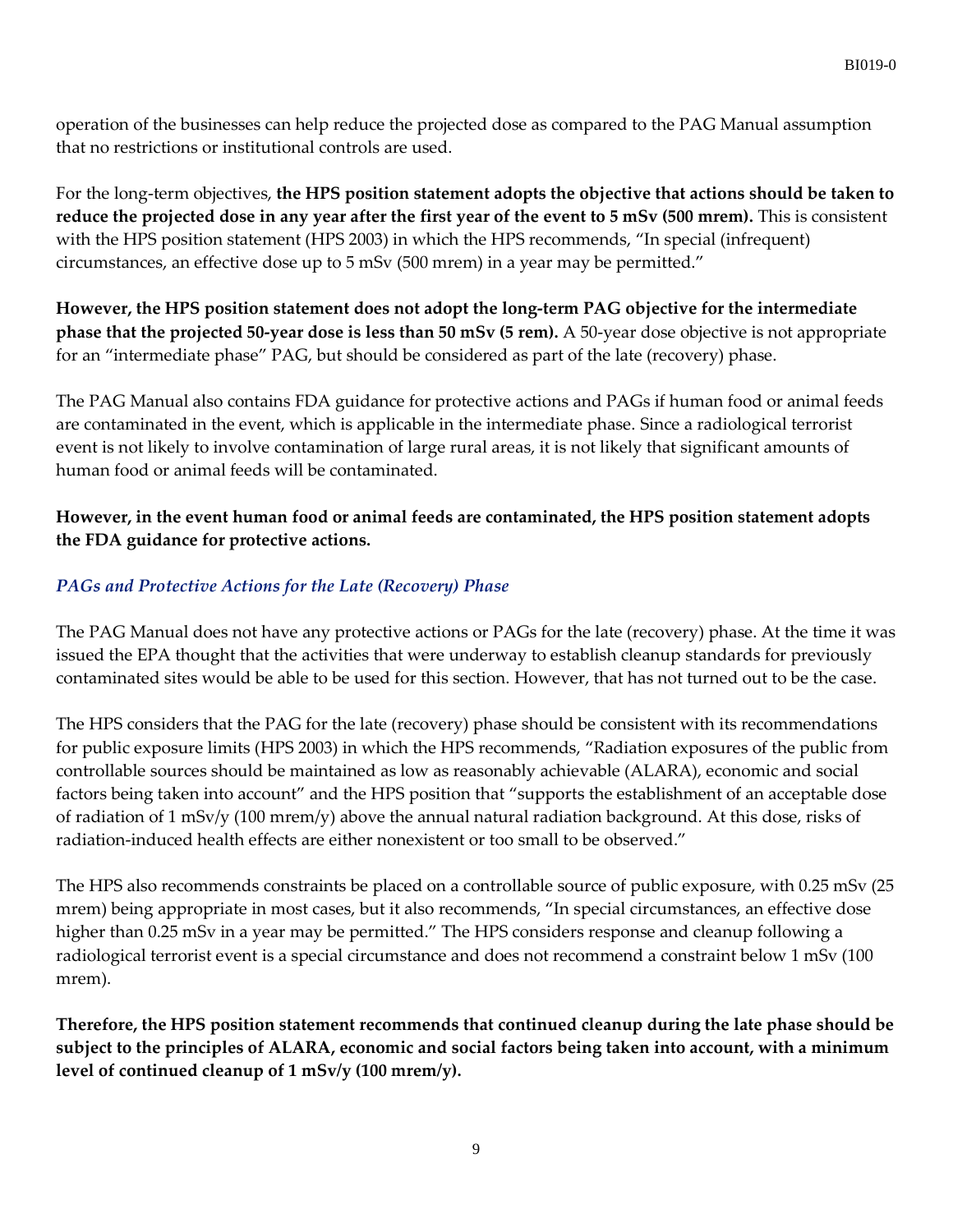#### *Projected Dose*

The entire protective action and PAG framework is based upon the concept of calculating a "projected dose," which is then used to compare to the PAGs. The method of calculating a potential dose to people in the future can be complicated and has many uncertainties. These complications and uncertainties add to the complications of responding to an emergency such that effective decision making could be affected. Emergency planning has an objective of reducing the complexities that prevail during an emergency. Therefore, it is important that standardized methodologies for calculating projected doses that are used to compare to PAGs be established beforehand as part of the emergency-planning process.

The PAG Manual establishes methodologies for calculating projected doses in the early and intermediate phase. These methodologies use the information that is likely to be available during the different phases to support decision making in a time frame that is appropriate for the phase. For example, decisions in the early phase may have to be made with little data on the radiological aspects of the event. However, the methodologies for calculating a projected dose in the PAG Manual range from a simple technique using one radiation dose rate measurement to complex methods that use computer-generated dispersion equations, radiological measurements, and meteorological data. It is important for emergency managers to realize that projected doses calculated in the context of using PAGs for decision making *are not real doses to individuals*, but are part of an emergency-response framework to reduce the complexities of decision making during the emergency.

The current PAG manual methodologies are appropriate for projecting doses in a radiological terrorism event, with the exception that the factors that are used to calculate an individual's dose from an exposure involving inhalation or ingestion of radioactive materials, i.e., the "internal dose conversion factors," are based on work by the International Committee on Radiological Protection (ICRP) from 1971 as published in a 1988 EPA guidance document (EPA 1988). The ICRP has published more recent dose conversion factors that outdate the work of 1971 (ICRP 1995).

## **Therefore, the HPS position statement recommends that the methods for calculating projected doses for comparison to the early and intermediate phase protective action guides should be consistent with those currently existing in the PAG Manual but should be based on the latest available dose conversion factors.**

As stated above, the PAG Manual does not contain protective actions and PAGs for the late phase. Therefore, there are no established methodologies for calculating projected doses for the late phase in the context of emergency planning. The late phase is very similar to the restoration of previously used and contaminated sites, such as those covered by the NRC in its "Decommissioning Rule." The HPS considers the same general approach as that used by the NRC, i.e., dose modeling to demonstrate compliance with an established upper limit, is appropriate for cleanup after a radiological terrorist event.

**Therefore, the HPS position statement recommends that the methods for calculating projected doses for comparison to the late phase (recovery) protective action guides should use dose-assessment computer programs or methodologies accepted by federal agencies using realistic exposure scenarios for the intended actual use of the radioactively contaminated areas.**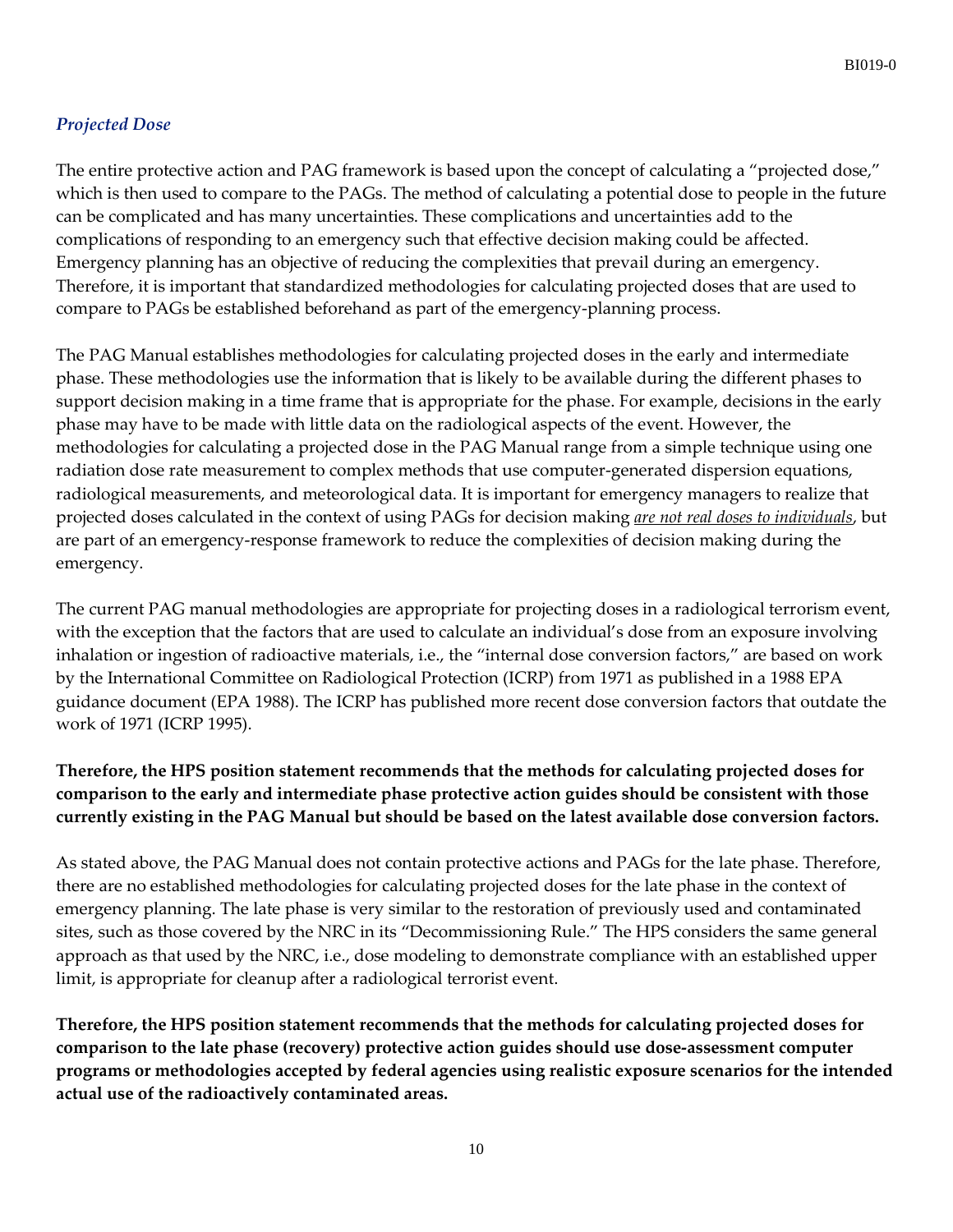#### *References*

Alvarez JL. Fact Sheet: Explosive dispersal of radioactive material. Available at: [http://hps.org/hsc/factsheet.pdf. Accessed 16 January 2004.](http://hps.org/hsc/factsheet.pdf.%20Accessed%2016%20January%202004) 

Federal Emergency Management Agency. 47FR 10758; 11 March 1982.

Federal Emergency Management Agency. Federal policy on distribution of potassium iodide around nuclear power sites as a thyroidal blocking agent. 50 FR 30258; 24 July 1985.

Health Physics Society Position Statement. Ionizing radiation-safety standards for the general public. Revised June 2003. Available at: [http://hps.org/documents/publicdose03.pdf. Accessed 16 January 2004.](http://hps.org/documents/publicdose03.pdf.%20Accessed%2016%20January%202004)

International Commission on Radiological Protection. Age-dependent doses to members of the public from intake of radionuclides: Part 5 compilation of ingestion and inhalation dose coefficients. New York: Pergamon Press; ICRP Publication 72, Ann. ICRP; 1995.

National Council on Radiation Protection and Measurements. Management of terrorist events involving radioactive material. Bethesda, MD: NCRP; NCRP Report No. 138; 2001.

US Environmental Protection Agency. Manual of protective action guides and protective actions for nuclear incidents. Washington, DC: USEPA; EPA-5201/1-75-001; 1975.

US Environmental Protection Agency. Limiting values of radionuclide intake and air concentration and dose conversion factors for inhalation, submersion, and ingestion. Washington, DC: USEPA; Federal Guidance Report No. 11. EPA-520/1-88-020; September 1988.

US Environmental Protection Agency. Manual of protective action guides and protective actions for nuclear incidents. Washington, DC: USEPA; EPA 400-R-92-001; May 1992.

US Food and Drug Administration. Potassium iodide as a thyroid-blocking agent in a radiation emergency. 43 FR 58798; 15 December 1978.

US Food and Drug Administration. Accidental radioactive contamination of human food and animal feeds: Recommendations for state and local agencies. 47 FR 47073; 22 October 1982.

US Food and Drug Administration. Accidental radioactive contamination of human food and animal feeds: Recommendations for state and local agencies. 13 August 1998. Available at: [http://www.fda.gov/cdrh.](http://www.fda.gov/cdrh.%20Accessed%2016%20January%202004)  [Accessed 16 January 2004.](http://www.fda.gov/cdrh.%20Accessed%2016%20January%202004)

US Food and Drug Administration. Guidance on use of potassium iodide as a thyroid blocking agent in radiation emergencies. 66 FR 64046; 11 December 2001.